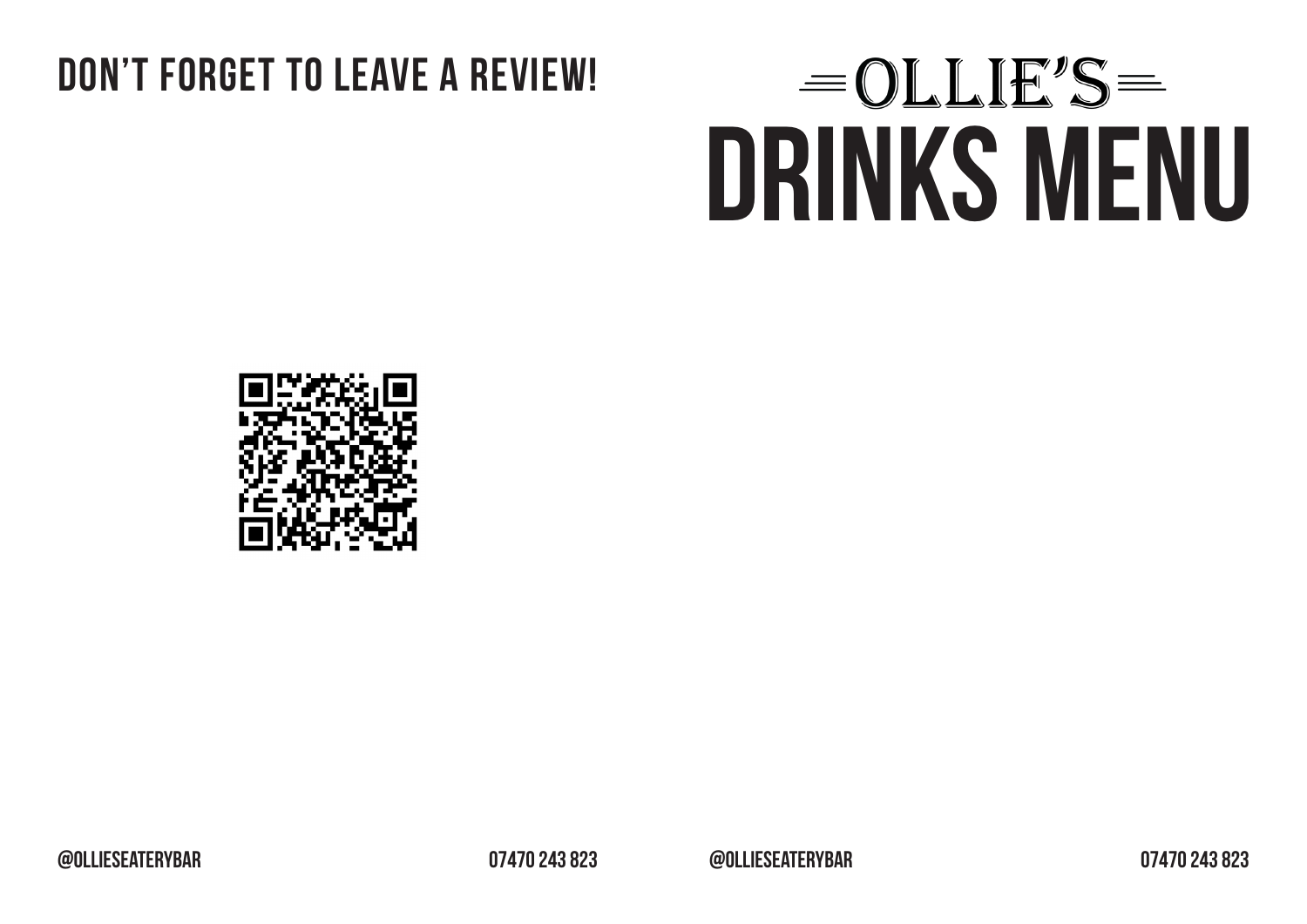## **COFFEE**

| <b>ESPRESSO / DOUBLE ESPRESSO</b> | 2.2 | 2.4 |
|-----------------------------------|-----|-----|
| MACCHIATO / DOUBLE MACCHIATO      | 2.4 | 2.6 |
| <b>AMERICANO</b>                  |     | 2.8 |
| <b>FLAT WHITE</b>                 |     | 3   |
| <b>CORTADO</b>                    |     | 2.8 |
| <b>LATTE</b>                      |     | 3.4 |
| <b>CAPPUCCINO</b>                 |     | 3.4 |
| MILK / DARK MOCHA                 |     | 3.8 |
| <b>ICED LATTE</b>                 |     | 3.6 |

| TEA                                                                        | <b>CUP</b> | <b>POT</b> |
|----------------------------------------------------------------------------|------------|------------|
| <b>ENGLISH BREAKFAST TEA</b>                                               | $1.5 \t3$  |            |
| <b>SPECIALITY TEAS</b><br>Earl Grey / Chamomile / Green Tea / Peppermint / |            |            |

Earl Grey / Chamomile / Green Tea / Peppermint / Lemongrass & Ginger / Red Berry / Decaf

## **HOT CHOCOLATE/CHAI**

| MILK / DARK HOT CHOCOLATE      | 3.6 |
|--------------------------------|-----|
| <b>CHAI LATTE</b>              | 3.4 |
| <b>DIRTY CHAI LATTE</b>        | 4   |
| + Marshmallows / Whipped Cream | 1.5 |

#### **EXTRAS**

| <b>ALTERNATIVE MILKS</b><br>Oat / Almond / Coconut / Soya               | 0.8 |
|-------------------------------------------------------------------------|-----|
| <b>SYRUPS</b><br>Caramel / Salted Caramel / Vanilla / Hazelnut / Orange | 0.8 |

/ Peppermint / Sugar Free Caramel

#### **GIN**

| UIN                           | 25ml | 50ml |
|-------------------------------|------|------|
| <b>BROKERS DRY</b>            | 4    | 6    |
| <b>HENDRICKS</b>              | 6    | 8    |
| <b>TANQUERARY 10</b>          | 5.5  | 7.5  |
| <b>LANGLEY'S OLD TOM</b>      | 4.5  | 6.5  |
| <b>SCAPEGRACE DRY</b>         | 7.5  | 9.5  |
| <b>BROOKLYN DRY</b>           | 6.5  | 8.5  |
| <b>MALFY ROSA</b>             | 6    | 8    |
| <b>MALFY LEMON</b>            | 6    | 8    |
| <b>MALFY BLOOD ORANGE</b>     | 6    | 8    |
| <b>SIPSMITH SLOE</b>          | 5.5  | 7.5  |
| <b>GORDANS PINK GIN</b>       | 4.5  | 6.5  |
| <b>WARNER EDWARDS RHUBARB</b> | 6    | 8    |

All spirits served with choice of mixer

**Fever-Tree Tonics**

Indian / Indian Light / Mediterranean / Ginger Beer / Lemonade

**Coca Cola / Diet Coke**

Spirits also available without a mixer

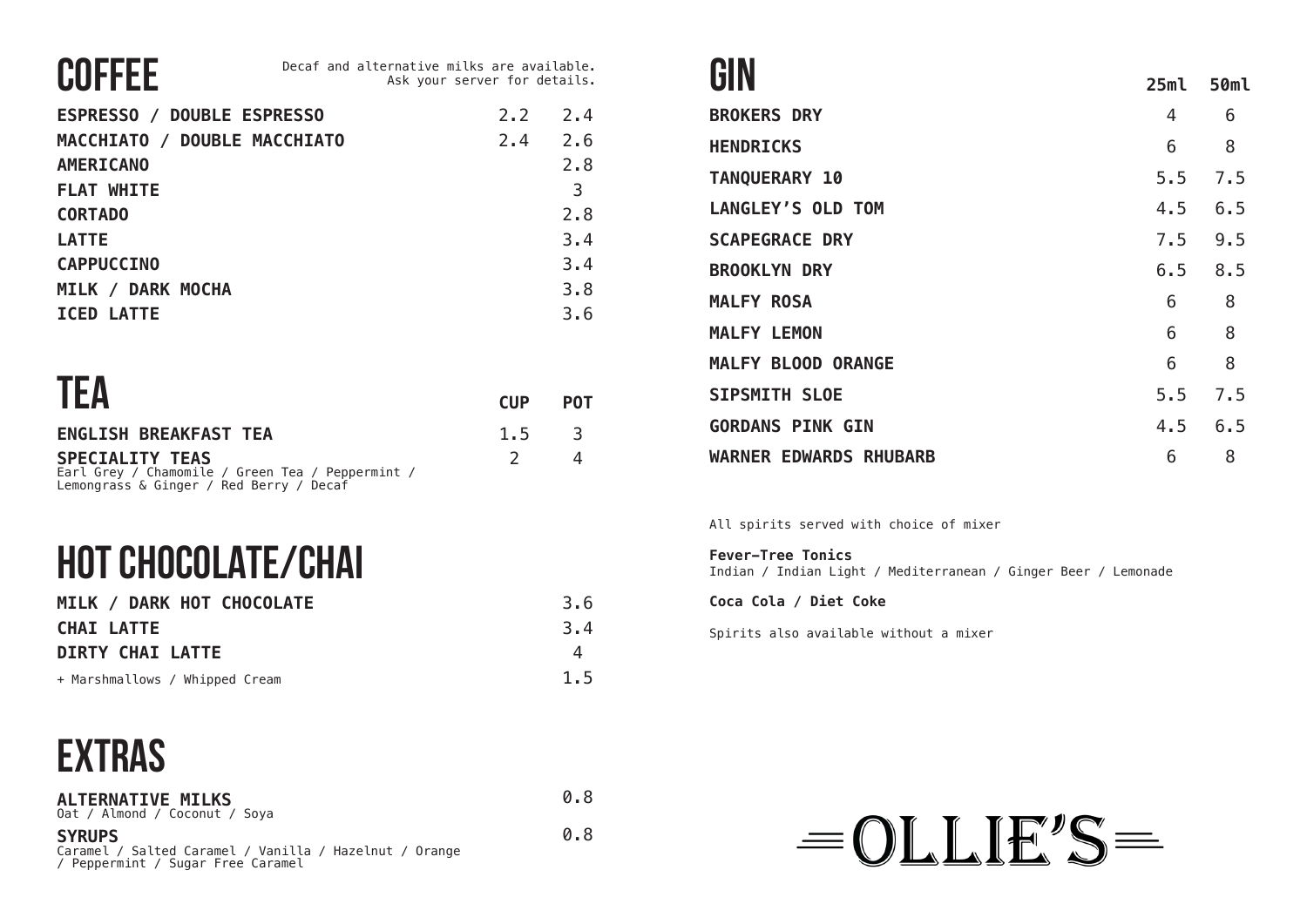## **DRAUGHT**

| <b>UNAUUN I</b>                  | $2/3$ PINT |
|----------------------------------|------------|
| <b>PERONI NASTRO AZZURO 5.1%</b> | 4 5.5      |
| <b>MEANTIME ANYTIME IPA 4.7%</b> | 4 5.5      |

# **BOTTLES & CANS**

| BEAVERTOWN Gamma Ray 5.4% / 330ml                      |     |
|--------------------------------------------------------|-----|
| BEAVERTOWN Neck Oil 4.3% / 330ml                       | 4   |
| <b>CAPLE RD CIDER</b> $5.2%$ / 330ml                   | 4   |
| ANNINGS Strawberry & Lime Cider 4.0% / 500ml           | 4.5 |
| ANNINGS Pink Grapefruit & Pineapple Cider 4.0% / 500ml | 4.5 |
|                                                        |     |

#### **RED**

| 1 1 L L                                                              | 175 | <b>BOTTLE</b> |
|----------------------------------------------------------------------|-----|---------------|
| <b>GRAN CERDO Tempranillo 2020</b><br>Gonzalo Gonzalo - Rioja, Spain | 7   | 26            |
| <b>ROSE</b>                                                          | 175 | <b>BOTTLE</b> |
| TREMENDUS Rioja Clarete 2019<br>Honorio Rubio - Rioja, Spain         | 7.5 | 27            |
| <b>WHITE</b>                                                         | 175 | <b>BOTTLE</b> |
| WAGRAM Gruner Veltliner 2020<br>Eschenhof Holzer - Wagram, Austria   | 9.5 | 30            |
| <b>PROSECCO</b>                                                      | 200 | <b>BOTTLE</b> |
| <b>TERRE DI GIULIO</b><br>Italy                                      | 8   | 22            |

#### **COCKTAILS**

| <b>ESPRESSO MARTINI</b><br>Stolichnaya Vanilla Vodka / Kahlua / fresh espresso                                                                                  | g    |
|-----------------------------------------------------------------------------------------------------------------------------------------------------------------|------|
| CHILLI CHOCOLATE ESPRESSO MARTINI<br>Cazcabel Coffee Tequila / Patron Silver / Kahlua / fresh<br>espresso / honey                                               | 10   |
| <b>LONG ISLAND ICED TEA</b><br>Stolichnaya Red Label vodka / Barcadi Carta Blanca rum /<br>Brokers Dry gin / Olmeca silver tequila / Cointreau / fresh<br>lemon | 10.5 |
| <b>HURRICANE</b><br>Kraken Black Spiced rum / Barcadi Carta Blanca rum / passion<br>fruit / grenadine / orange juice / pineapple juice / fresh<br>lime          | 10.5 |
| <b>STRAWBERRY DAIQUIRI</b><br>Havana Club 3YO rum / strawberry liquor / fresh lime / fresh<br>strawberries / sugar                                              | 9    |
| <b>BLUEBERRY DAIQUIRI</b><br>Havana 3YO rum / blueberry liquor / fresh lime / fresh<br>blueberries / sugar                                                      | g    |
| <b>COSMOPOLITAN</b><br>Stolichnaya Citros vodka / Cointreau / cranberry juice /<br>fresh lime                                                                   | 8    |
| <b>DARK &amp; STORMY</b><br>Gosling Black Seal rum / Angostura bitters / fresh lime /<br>Fever-Tree ginger beer                                                 | g    |
| <b>MOSCOW MULE</b><br>Grey Goose vodka / fresh lime / Fever-Tree ginger beer                                                                                    | g    |
| <b>APEROL SPRITZ</b><br>Aperol / Prosecco / Soda Water                                                                                                          | 8    |
| ELDERFLOWER AND CUCUMBER TOM COLLINS<br>Hendricks gin / lemon / sugar / elderflower tonic                                                                       | 8.5  |
| <b>MIMOSA</b><br>Prosecco / fresh orange juice                                                                                                                  | 7.5  |
| <b>APPLE PIE</b><br>Stolichnaya Vanilla Vodka / Fireball / apple juice                                                                                          | 9    |
| <b>KIR ROYALE</b>                                                                                                                                               | 7.5  |

**KIR ROYALE** Prosecco / crème de cassis